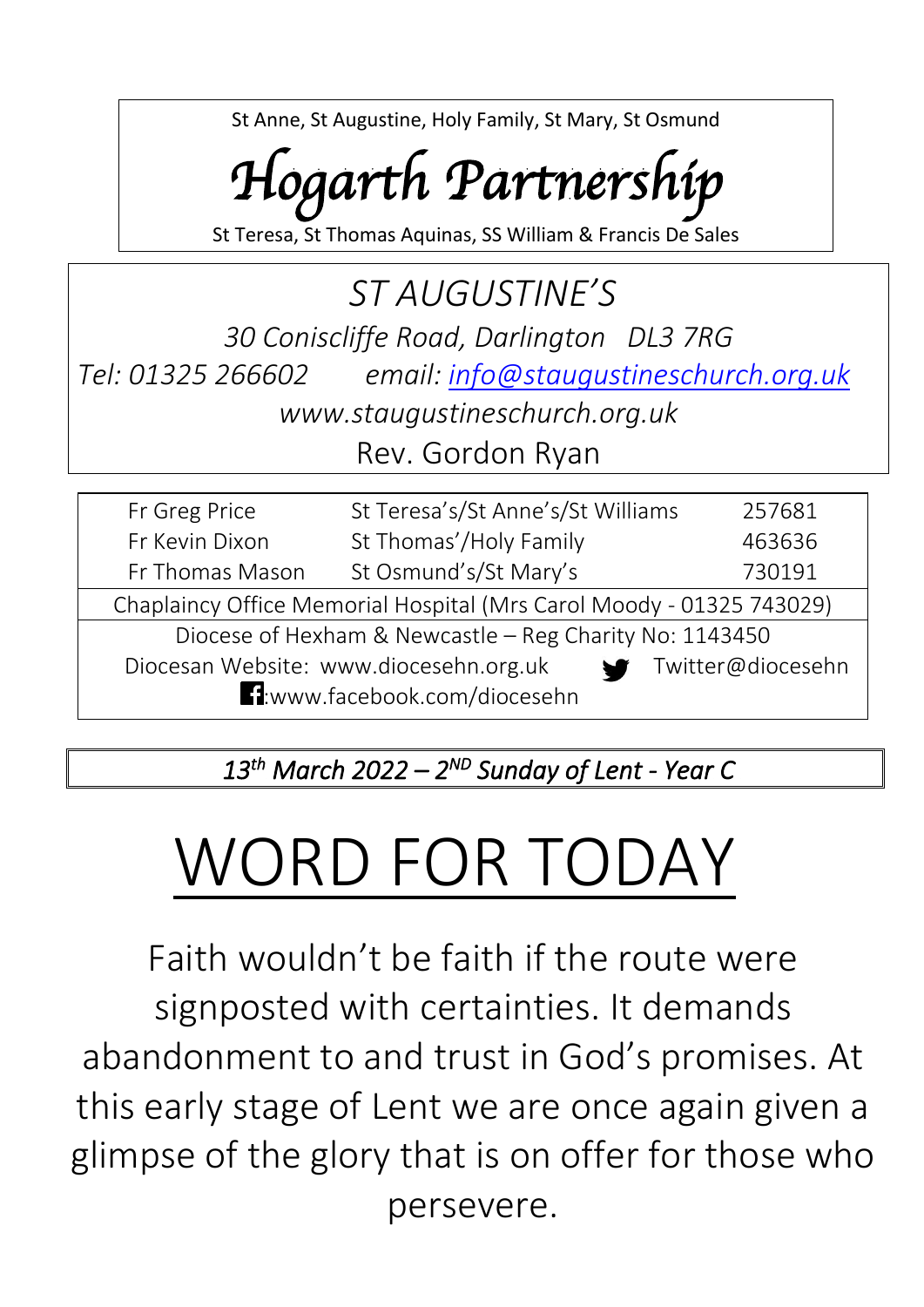### St Augustine's Church No longer required to book in for Sunday Mass

Sunday 13<sup>th</sup> March - 9.15am - D/M Sellers Family Sunday 13<sup>th</sup> March – 6.30pm – Tess Keogh RIP Sunday 20<sup>th</sup> March- 9.15am – Bernard Carrigan RIP Sunday 20<sup>th</sup> March – 6.30pm – James Charlton RIP

## We will continue with our own guidelines as below.

- NO bookings required for the Sunday or weekday masses
- You are encouraged to continue to wear a face covering
- Sanitise hands on entry to the Church
- Social distancing still best practice perhaps if somebody is sitting down in front of you, don't use the kneelers.

CAFOD FAMILY FAST DAY was on Friday 11th March. Envelopes still available at the back of Church.

#### UKRAINE

Thank you very much for your generosity last Sunday. We have sent off £921 to the Red Cross – Ukraine Appeal.

#### FIRST COMMUNION PREPARATION

There will be 4 sessions before the children make their First Communion. The sessions take place in Church at 6pm lasting for an hour. The first session is:

- Thursday 17<sup>th</sup> of March
- Thursday 31<sup>st</sup> March
- Thursday 28<sup>th</sup> April
- Thursday  $12^{th}$  May.

Fr Gordon would like to meet with the parents on 31<sup>st</sup> March at 6pm the same time the children will be attending.

#### FUNERAL ARRANGEMENTS FOR FATHER HARRY RYAN

Father Harry's body will be received into Holy Family Church on Thursday 17th March at 6.00pm. Holy Mass will be celebrated. Then on Friday 18th March at 12 noon Bishop Robert Byrne CO will celebrate Requiem Mass for Father Harry in St Thomas Aquinas Church.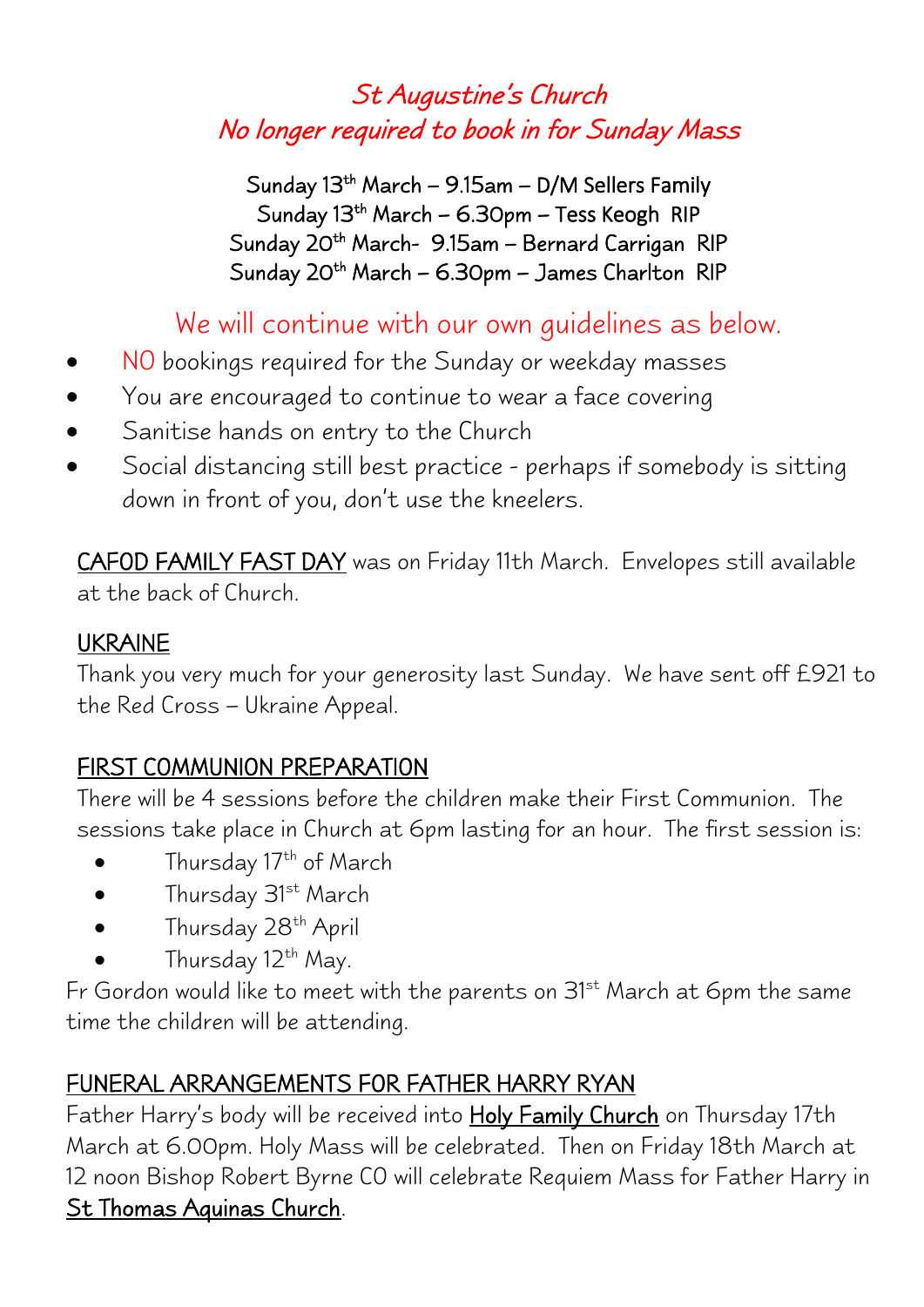#### SUNDAY COFFEES AFTER MASS

We provide a table service and individual wrapped biscuits. Please come and join us. The kitchen extension will be starting on Monday 14<sup>th</sup> March and we are working round things in the hope that we can still do coffees after Mass. More information next week. All donations will be given to a local charity.

## WANTED VOLUNTEERS

#### • WELCOMERS, READERS, CHILDREN'S LITURGY, FLOWERS/CHURCH DISPLAYS There are sheets at the back of Church if you would like to sign up or find out more information. The more volunteers we have the less of a burden it becomes.

#### FLOWER ARRANGERS/DISPLAYS IN CHURCH

Would anybody like to get involved putting together displays in Church and/or flowers. We have been so used to having some fabulous flower arrangements in Church, but sadly time moves on and people retire. Maybe this is something you took up in lockdown! We do have a couple of weddings planned for this year who are already asking if we have anybody who could do the flowers in Church. We would also like to have some displays on the altar as well. Please sign up on the sheets in church or email [info@staugustineschurch.org.uk.](mailto:info@staugustineschurch.org.uk) Thank you. Three offers received so far.

#### BREAK FOR LENT 2022

These have been organised by Churches Together in Darlington in support of Christian Aid. The venue is St Cuthbert's Church Parish Hall, 10.30am for coffee/biscuits followed by the speaker at 11.00 am. It is planned to finish by 11.30 am. Suggested minimum donation £2

Monday 14th March – Rev Brian Hutton – Methodist Monday 21st March – Rev Vicky Thompson – Baptist Monday 28th March – Rev James Harvey – Anglican Monday 4th April – Rev John Bower - Methodist

#### PIETY SHOP

Why not take a look in, there are some new items in the shop. We also have a range of Mother's Day cards on the bench in the middle of Church with all profits going to the SVP.

NORTHERN CROSS March's paper is available at the back of Church. Cost £1.50.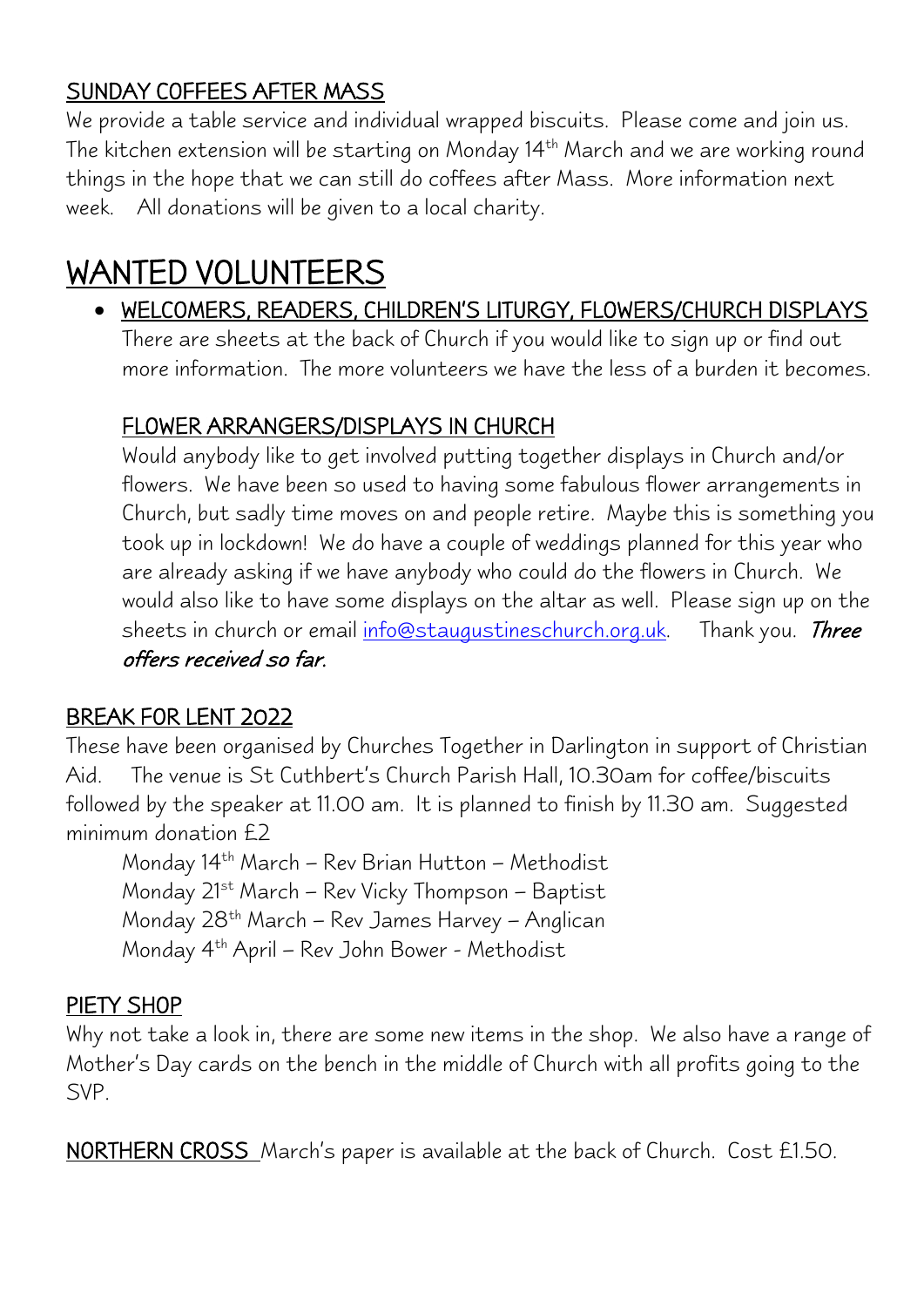#### First Reading; Genesis 15:5-12.17-18

Taking Abram outside the Lord said, Look up to heaven and count the stars if you can. Such will be your descendants he told him. Abram put his faith in the Lord, who counted this as making him justified.

I am the Lord he said to him who brought you out of Ur of the Chaldaeans to make you heir to this land. My Lord, the Lord, Abram replied, how am I to know that I shall inherit it? He said to him, Get me a three-year-old heifer, a threeyear-old goat, a three-year-old ram, a turtledove and a young pigeon. He brought him all these, cut them in half and put half on one side and half facing it on the other; but the birds he did not cut in half. Birds of prey came down on the carcasses but Abram drove them off.

Now as the sun was setting Abram fell into a deep sleep, and terror seized him. When the sun had set and darkness had fallen, there appeared a smoking furnace and a firebrand that went between the halves. That day the Lord made a Covenant with Abram in these terms:

> To your descendants I give this land, from the wadi of Egypt to the Great River.

#### Psalm

The Lord is my light and my help.

#### Second Reading: Philippians 3:17 - 4:1

My brothers, be united in following my rule of life. Take as your models everybody who is already doing this and study them as you used to study us. I have told you often, and I repeat it today with tears, there are many who are behaving as the enemies of the cross of Christ. They are destined to be lost. They make foods into their god and they are proudest of something they ought to think shameful; the things they think important are earthly things. For us, our homeland is in heaven, and from heaven comes the saviour we are waiting for, the Lord Jesus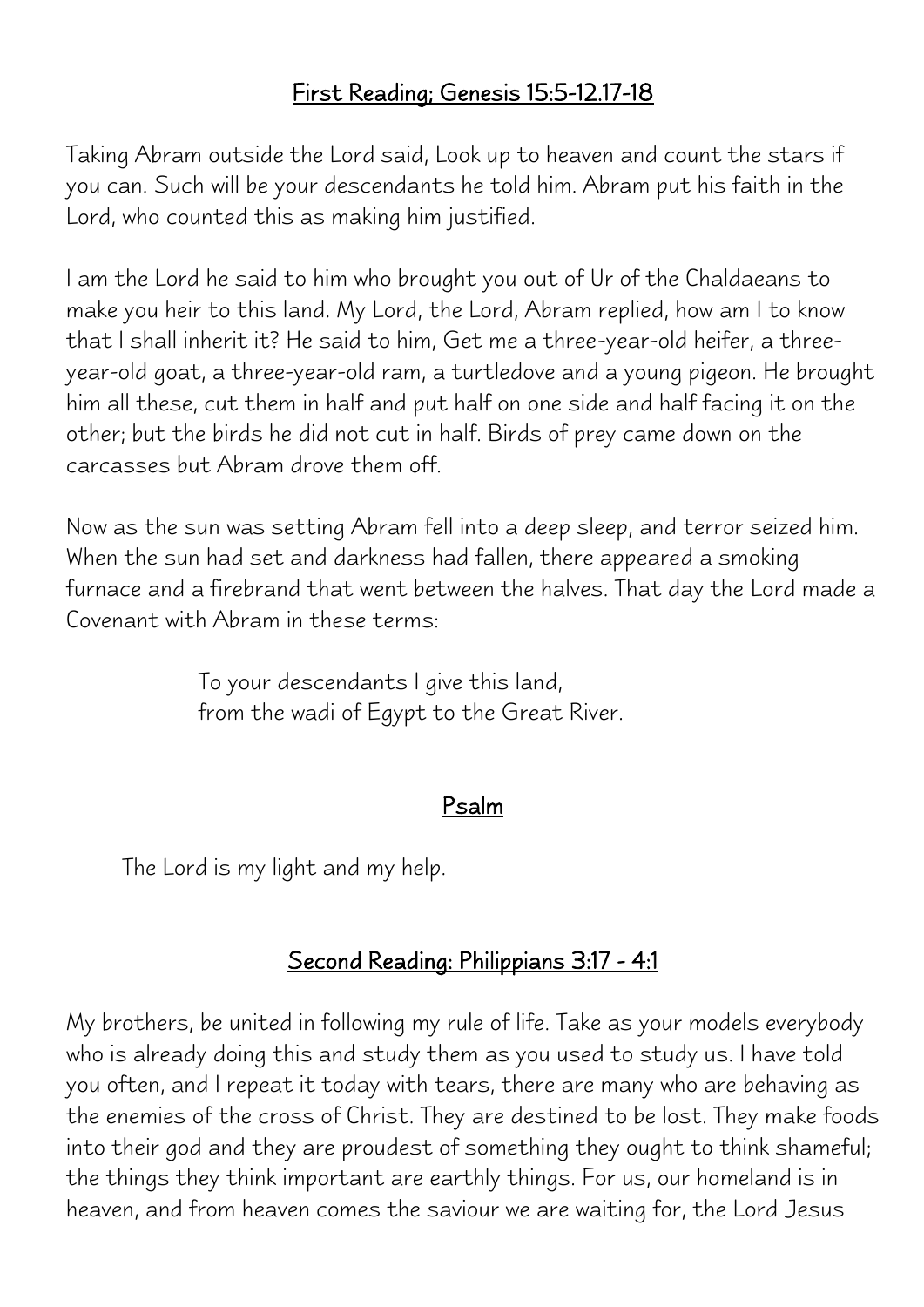Christ, and he will transfigure these wretched bodies of ours into copies of his glorious body. He will do that by the same power with which he can subdue the whole universe.

So then, my brothers and dear friends, do not give way but remain faithful in the Lord. I miss you very much, dear friends; you are my joy and my crown.

#### Gospel: Luke 9:28-36

Jesus took with him Peter and John and James and went up the mountain to pray. As he prayed, the aspect of his face was changed and his clothing became brilliant as lightning. Suddenly there were two men there talking to him; they were Moses and Elijah appearing in glory, and they were speaking of his passing which he was to accomplish in Jerusalem. Peter and his companions were heavy with sleep, but they kept awake and saw his glory and the two men standing with him. As these were leaving him, Peter said to Jesus, 'Master, it is wonderful for us to be here; so let us make three tents, one for you, one for Moses and one for Elijah.' - He did not know what he was saying. As he spoke, a cloud came and covered them with shadow; and when they went into the cloud the disciples were afraid. And a voice came from the cloud saying, 'This is my Son, the Chosen One. Listen to him.' And after the voice had spoken, Jesus was found alone. The disciples kept silence and, at that time, told no one what they had seen.

© 1966, 1967 and 1968 by Darton, Longman and Todd, and Doubleday and Co Inc., and used by permission.



PRAY WITH UKRAINE, PRAY FOR UKRAINE, PRAY FOR PEACE

Моліться з Україною, моліться за Україну, моліться за мир

We pray for the Church: that in this time of crisis, she may speak words of truth and justice, act with compassion and be a sign of Christ's love for all those who are suffering. Lord in your mercy…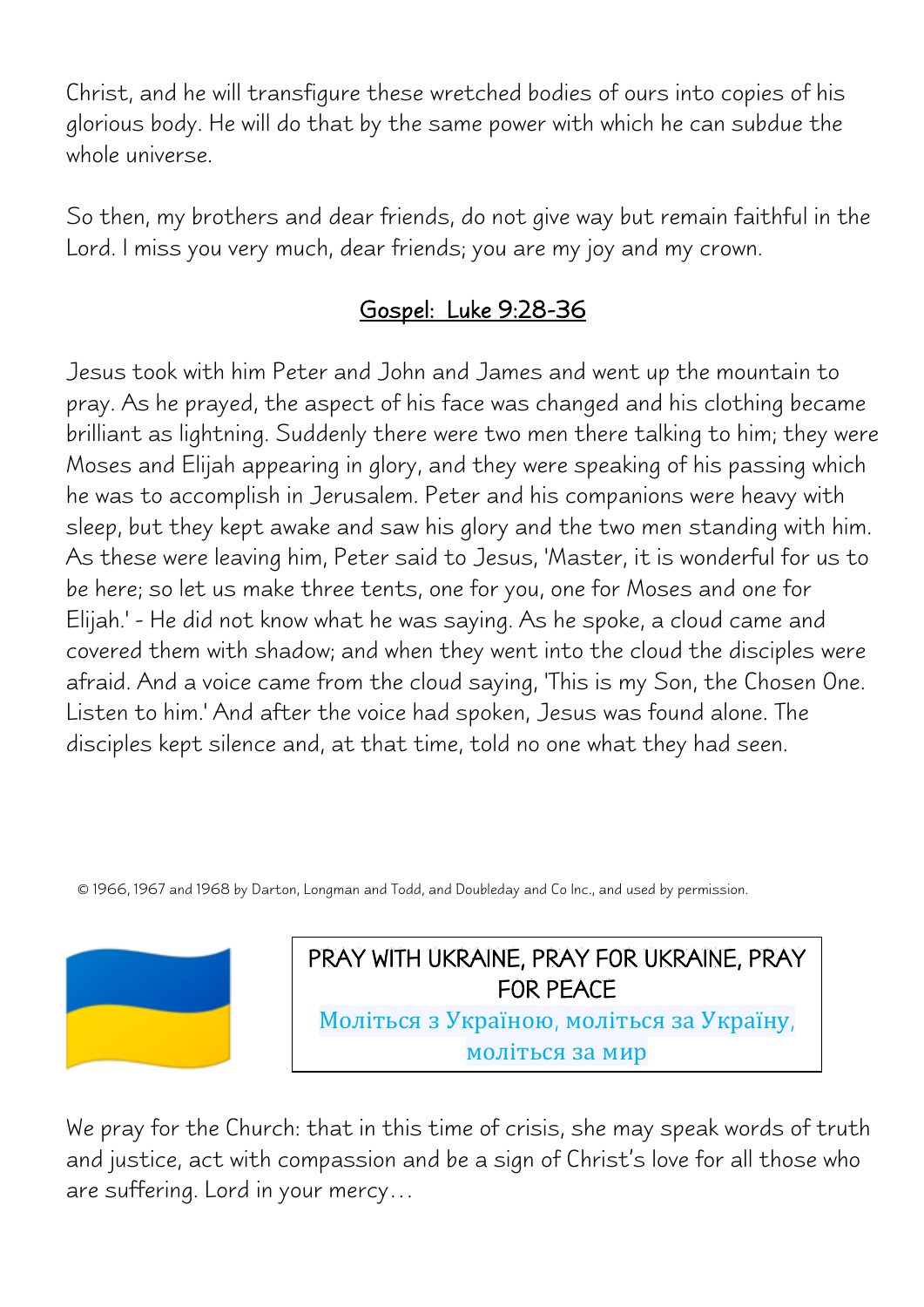#### AWAKENING 2022

Eucharistic Adoration of 100 days organized by Jesus Youth that began on Ash Wednesday lasting till Pentecost across the UK and Europe.

Our church will be partaking on *March 20<sup>th</sup> Sunday, from 11 am till 2 pm*.

We will be praying for various intentions, especially for our parish community, world peace, especially in Ukraine, and therefore kindly request your participation. There will be posters displayed in the Church notice board and also a sheet placed in the middle of the Church if you would like to sign up for a particular time-slot.

#### HOGARTH ALPHA - ON LINE

Do you want to explore your faith and ask the big questions on life? Then try Alpha! It's starting once again for our deanery\_and beyond, on *the 2f<sup>st</sup> April at 7.30* for 12 weeks, this time it will be online again!

Further information about Alpha can be found on the Hogarth Alpha partnership face book page and please invite your friends. Siobhan Casswell will be happy to answer any questions!

Please email [Hogarthalphaonline@gmail.com](mailto:Hogarthalphaonline@gmail.com) to register your wish to attend or for further information re Alpha contact Keld O'Shea on this email.

We are looking forward to sharing the journey with you!!

#### DO YOU FEEL CALLED TO ACCOMPANY THOSE SEEKING INNER HEALING?

The Diocese will be providing training in this ministry, initially to help you discern how God may be directing you. A residential training course will take place at Minsteracres Retreat Centre and will run across 2 sessions:

Session 1: 22<sup>nd</sup> - 23<sup>rd</sup> April 2022

Session 2: 15<sup>th</sup> - 16<sup>th</sup> July 2022

For more information look for the poster on your parish notice board, or contact the Vicariate for Faith & Mission admin team who can provide further details and application forms. [adminfaith.mission@diocesehn.org.uk](mailto:adminfaith.mission@diocesehn.org.uk)

#### JOB VACANCY

The Diocese of Hexham and Newcastle is looking to appoint a new Senior Administrator in the Safeguarding Team. The role will be based in the Diocesan Offices in Newcastle and is full-time.

Closing date for applications: 23 March 2022. Please visit [www.diocesehn.org.uk](http://www.diocesehn.org.uk/) for full details or contact us 0191 243 3301

MASS INTENTIONS - We are running short of mass intentions – especially for those masses held during the week. Envelopes are available at the back of Church. Please fill in and either hand them into Fr Gordon or put on the collection plate. Thank you.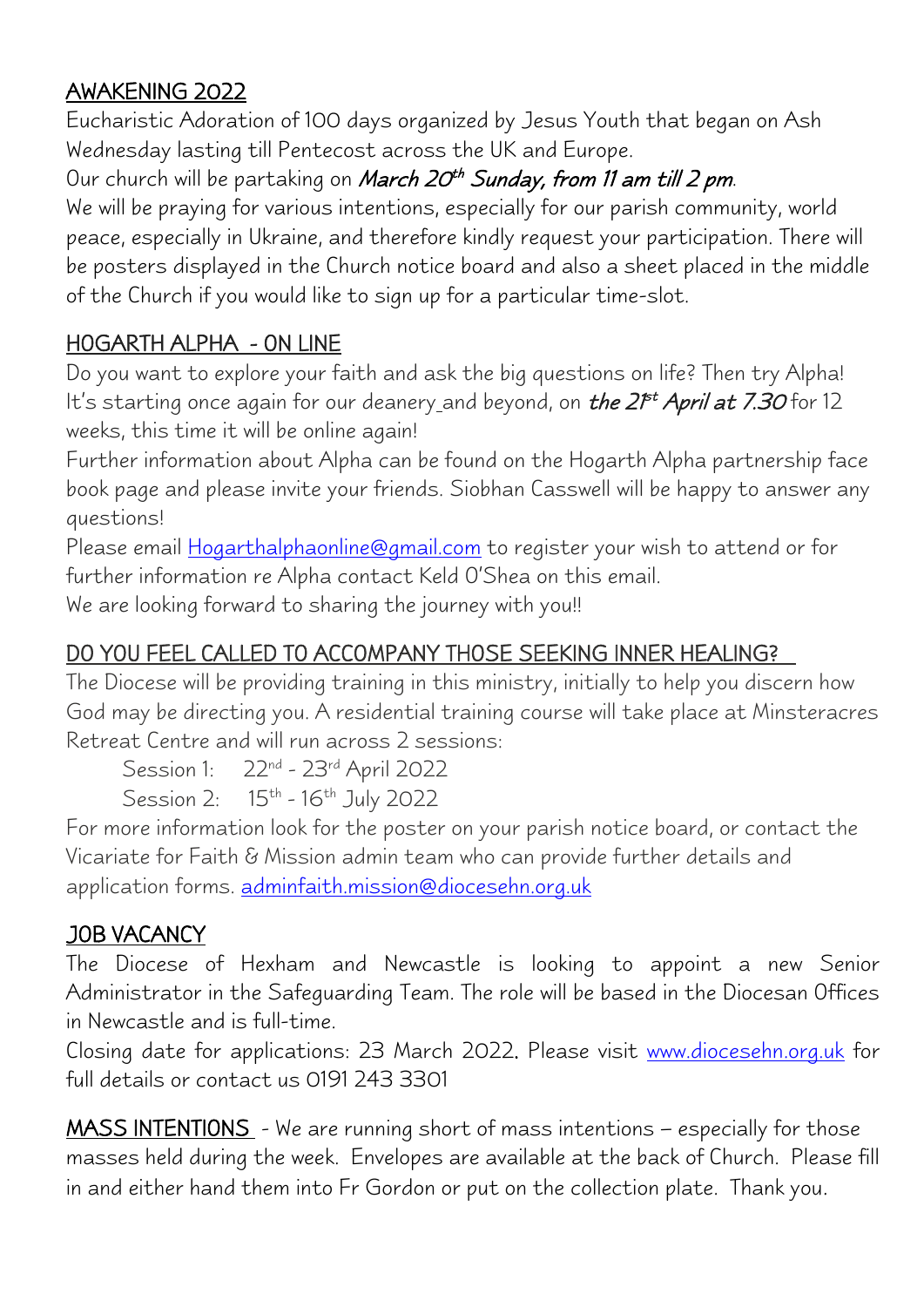#### JUSTICE & PEACE CHANGE YOUR LIFE AND TRANSFORM SOMEONE ELSE'S THIS LENT?

CAFOD WALK AGAINST HUNGER. Don't forget John, Teresa, Jessica and Brian our parishioners who have stepped up to the challenge to walk 200k this Lent and help stamp out hunger, one

step at a time. If you spot them out, give them a wave and maybe a shout-out. You may recognise them by their special laces.

FROM CAFOD Give yourself some quiet time for reflection each day to draw closer to God in prayer by sign up for short daily reflections during lent. at <https://cafod.org.uk/Pray/Lent-calendar>

It would be good if some of our women parishioners took the opportunity to respond to the opportunity afforded by The National Board of Catholic Women (NBCW) and responded to the key question to be addressed by the Synod The key questions to be addressed at the Synod are:

- How is this "journeying together" happening today in your local church?

- What steps does the Spirit invite us to take in order to grow in our journeying together.

And to ensure our response is fully representative, we ask Catholic women to consider and feedback on the following question from your own perspective and from that of any women you encounter, especially women who may be estranged from the Church or feel marginalised or voiceless:

- What obstacles stand in the way of you as a woman fully participating in the Church?

Send your responses by 20 March to Margaret Clark, President of NBCW, at: margaretclark123@gmail.com or [NBCWSynod@gmail.com](mailto:NBCWSynod@gmail.com)

#### Finding Christ in the Eucharist, the poor and creation - A time of reflection April 9<sup>th</sup> 10.30am –12.30pm via zoom

This morning of reflection aims at widening our understanding about the connection between the Eucharist, food justice and the ecological crisis we are in.

It will explore how we are nourished by the Eucharist and are invited to nourish others and the whole of creation.

Speaker is Fr. Chris Hughes and there will be an opportunity for sharing. [https://www.eventbrite.co.uk/e/finding-jesus-in-the-eucharist-the-poor-and-creation](https://www.eventbrite.co.uk/e/finding-jesus-in-the-eucharist-the-poor-and-creation-tickets-276896313327)[tickets-276896313327](https://www.eventbrite.co.uk/e/finding-jesus-in-the-eucharist-the-poor-and-creation-tickets-276896313327)